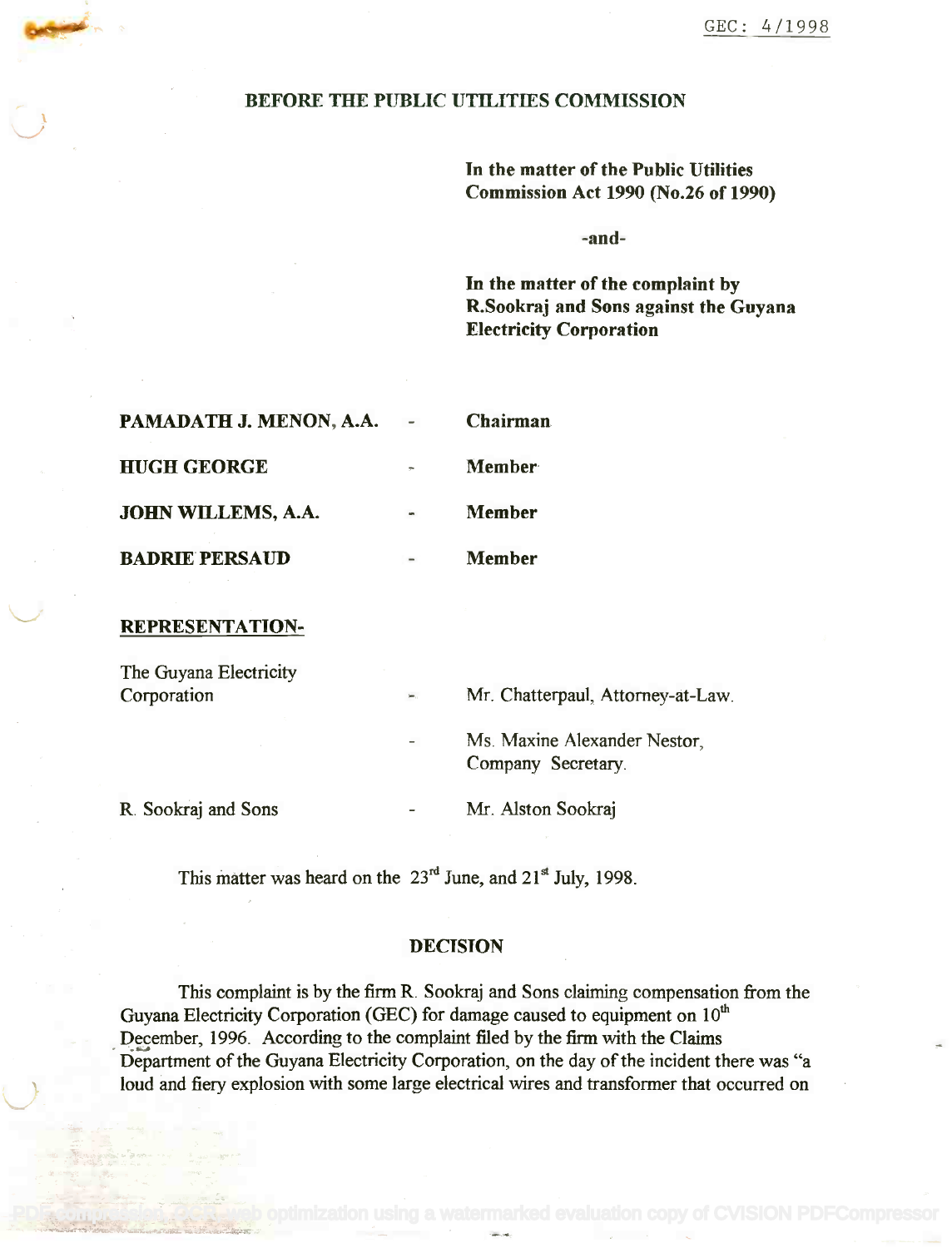Regent St. between Camp and Wellington St." as a consequence of which the following Regent St. between Camp and Wellington St." as a consequence of which the following equipment belonging to the complainant were damaged completely or partially - equipment belonging to the complainant were damaged completely or partially -

- (i) One large Panasonic stereo set complete with a compact disc recorder, (i) One large Panasonic stereo set complete with a compact disc recorder, tape recorder, radio amplifier and a record player; tape recorder, radio amplifier and a record player;
- (ii) Two voltage stabilizers;
- (iii) One large ceiling fan;

(iv) One set of fairy lights.

The above equipment were located at the business place of R. Sookraj & Sons, The above equipment were located at the business place ofR. Sookraj & Sons, namely, 108 Regent Street, Lacytown. namely, 108 Regent Street, Lacytown.

2. According to the claim form dated  $18<sup>th</sup>$  February, 1997, submitted by the complainant to GEC, the estimated cost of repairs, of damaged equipment that could be complainant to GEC, the estimated cost of repairs, of damaged equipment that could be repaired, was \$11,400 and the estimated cost of replacement of other damaged equipment repaired, was \$11,400 and the estimated cost of replacement of other damaged equipment was \$111,625. Two receipts, both dated  $31^{\text{st}}$  December, 1996, for the cost of repairs were submitted to GEC. The total amount of the two receipts are \$11,400. The repairs effected were the following - effected were the following -

| (i) Rewinding of surge protector       | $\overline{\phantom{a}}$ | \$6,000 |
|----------------------------------------|--------------------------|---------|
| (ii) Rewinding of two transformers and |                          |         |
| assembling equipment                   | $\leftarrow$             | \$5,400 |

3. The claim form dated  $18<sup>th</sup>$  February 1997, gave details of the cost of replacement of equipment that could not be repaired as follows - of equipment that could not be repaired as follows -

| (i)   | Panasonic/Compact Disc Player-purchased<br>in 1996 | ÷.            | \$50,750  |  |
|-------|----------------------------------------------------|---------------|-----------|--|
| (ii)  | One voltage stabiliser - purchased in 1995         | $\sim 10$     | \$10,875  |  |
| (iii) | One Symphonic TV- purchased in 1995                | $\rightarrow$ | \$50,000  |  |
|       | Total                                              |               | \$111,625 |  |

4. The Technical Investigation Report submitted by Mr. Perry of GEC, after 4. The Technical Investigation Report submitted by Mr. Perry ofGEC, after investigation of the claim on 18<sup>th</sup> February, 1997, stated that the following equipment were damaged -

(i) One Television - Symphonic-Fly Back TX burnt. It was 2 years old.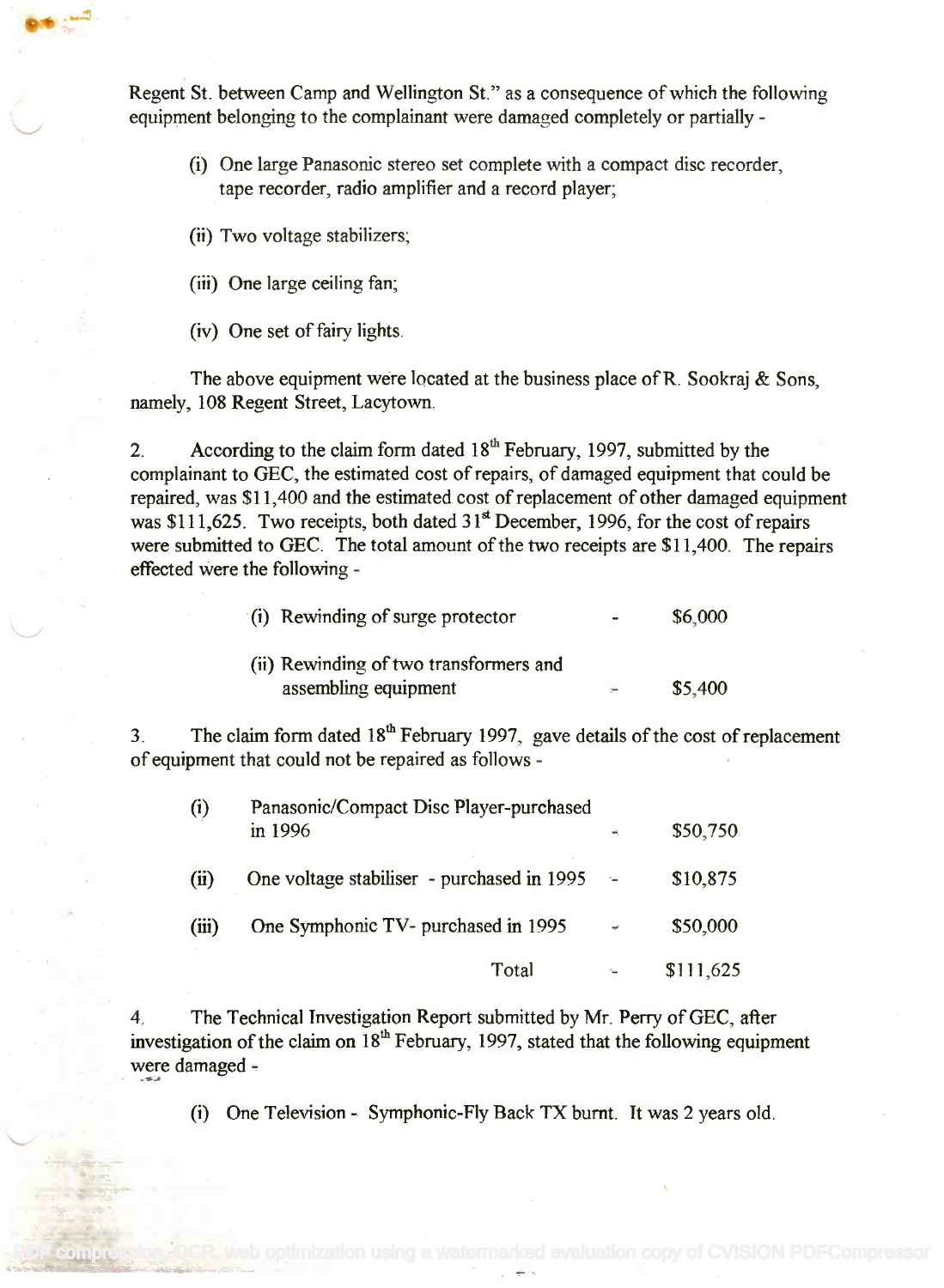(ii) One Panasonic compact Disc Player. It was one year old.

(iii) One voltage stabliser. It was one year old.

O

5. Mr. Perry also reported that the Service Connection and the Internal Circuitry in 5. Mr. Peny also reported that the Service Connection and the Internal Circuitry in the premises were in good order and that Bills were paid in the name of the complainant. the premises were in good order and that Bills were paid in the name of the complainant.

6. The report of the Technical Section of the Commercial Department of the GEC, 6. The report of the Technical Section of the Commercial Department of the GEC, dated 23<sup>rd</sup> June, 1998, after investigating the fault complaint, stated as follows -

> "Crew attended and found transformer feeding area was defective. Same "Crew attended and found transformer feeding area was defective. Same was taken down to repair - 96-12-10". was taken down to repair - 96-12-10".

7. We are of the view that the above mentioned fact corroborates the complainant's 7. We are of the view that the above mentioned fact corroborates the complainant's contention that the fiery explosion was due to a defective transformer which was the contention that the fiery explosion was due to a defective transformer which was the responsibility of GEC. We therefore hold that GEC is liable to pay the complainant compensation for the damage caused by the explosion. compensation for the damage caused by the explosion.

8. Of the three items mentioned in paragraph 3 above, the letter written by the 8. Of the three items mentioned in paragraph 3 above, the letter written by the complainant to GEC on  $10<sup>th</sup>$  December, 1996, the date on which the explosion of the transformer took place, did not mention the Television set. transformer took place, did not mention the Television set.

9. When Mr. Alston Sookraj, a partner of R. Sookraj & Sons was examined on  $23^{rd}$ June, 1998, he stated that the letter to GEC on  $10<sup>th</sup>$  December, 1996, the day of the explosion, was based on the record he received from the electrical section of the business. explosion, was based on the record he received from the electrical section of the business. Explosion, was based on the record he received from the electrical section of the business.<br>He also said that he came to know that the Television set was damaged on 18<sup>th</sup> February, 1997, when Mr. Perry from GEC went to the business premises to inspect the damaged 1997, when Mr. Peny from GEC went to the business premises to inspect the damaged equipment. That was also the day on which the claim form (Exhibit B1) was submitted to equipment. That was also the day on which the claim form (Exhibit B 1) was submitted to GEC by the complainant. GEC by the complainant.

10. Having regard to all the circumstances we are not satisfied that the Television set was damaged as a result of the explosion on  $10<sup>th</sup>$  December, 1996.

11. We uphold the claim of the complainant for compensation against GEC for 11. We uphold the claim of the complainant for compensation against GEC for damage caused by unsafe supply of electricity by GEC -

| (i) Repairs to damaged equipment, evidenced<br>by receipts Exhibits B-2 and B-3 |           | \$11,400.00 |  |
|---------------------------------------------------------------------------------|-----------|-------------|--|
| (ii) Compensation for one Panasonic/<br><b>Compact Disc Player</b>              |           | \$50,750.00 |  |
| (iii) Compensation for one voltage stabiliser                                   | $\bullet$ | \$10,875.00 |  |
| Total                                                                           |           | \$73,025.00 |  |